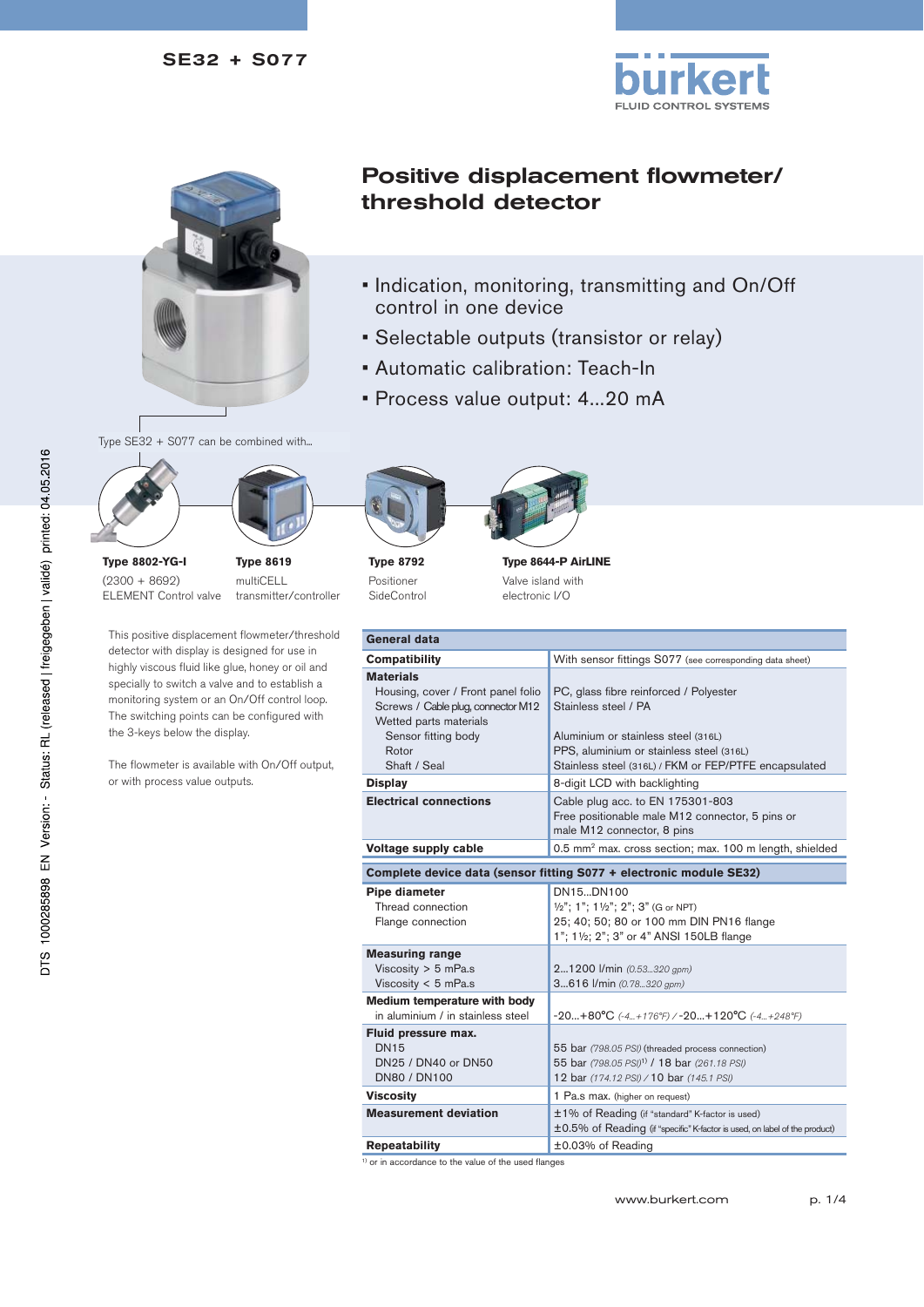| <b>Electrical data</b>                                 |                                                                                                                                                                                                                                                                                                                                                                                                                                                                                                       |
|--------------------------------------------------------|-------------------------------------------------------------------------------------------------------------------------------------------------------------------------------------------------------------------------------------------------------------------------------------------------------------------------------------------------------------------------------------------------------------------------------------------------------------------------------------------------------|
| <b>Operating voltage</b>                               | 12.36 V DC ±10%, filtered and regulated                                                                                                                                                                                                                                                                                                                                                                                                                                                               |
| Reversed polarity of DC                                | Protected                                                                                                                                                                                                                                                                                                                                                                                                                                                                                             |
| <b>Current consumption</b>                             | $\leq 90$ mA (without load)                                                                                                                                                                                                                                                                                                                                                                                                                                                                           |
| <b>Outputs</b><br>Transistor<br>Relay<br>Process value | NPN and/or PNP (selectable), open collector, max. 700 mA,<br>500 mA max. per transistor if both transistor outputs are<br>wired, 0300 Hz<br>NPN-output: 0.236 V DC<br>PNP-output: Power supply<br>protected against short circuit.<br>3 A/250 V AC or 3 A/30 V DC:<br>[3 A/48 V AC or 3 A/30 V DC <sup>[2</sup> .<br>420 mA, galvanic insulation<br>Loop resistance: 1300 $\Omega$ at 36 V DC, 1000 $\Omega$ at 30 V DC,<br>700 $\Omega$ at 24 V DC, 450 $\Omega$ at 18 V DC, 200 $\Omega$ at 12 V DC |
| <b>Environment</b>                                     |                                                                                                                                                                                                                                                                                                                                                                                                                                                                                                       |

| . |  |
|---|--|
|   |  |

ŀ

| Specific technical data of UL-recog-<br>nized products for US and Canada |                                          |  |
|--------------------------------------------------------------------------|------------------------------------------|--|
| <b>Ambient</b><br>temperature                                            | $0+40^{\circ}C(32^{\circ}F104^{\circ}F)$ |  |
| <b>Height above</b><br>sea level                                         | max. 2000 m                              |  |
| Intended for an<br>inner pollution                                       | Pollution degree 2                       |  |
| <b>Installation</b>                                                      |                                          |  |
| category                                                                 | Category I                               |  |
| $2$ ) if 420 mA and relay                                                |                                          |  |

\* For the 97/23/CE pressure directive, the device can only be used under following conditions (dependent on max. pressure, pipe diameter and fluid).

| <b>Type of fluid</b>          | <b>Conditions</b>                               |
|-------------------------------|-------------------------------------------------|
| Fluid group 1, chap.<br>1.3.a | Forbidden                                       |
| Fluid group 2,<br>chap. 1.3.a | $DN < 32$ or<br>DN $>$ 32 and PN*DN $\leq$ 1000 |
| Fluid group 1,<br>chap. 1.3.b | $PN^*DN < 2000$                                 |
| Fluid group 2,<br>chap. 1.3.b | DN < 200                                        |
|                               |                                                 |

SE32

S077

| <b>Ambient temperature</b>                                                     | $0+60^{\circ}C$ (+14°F+140°F) (operating and storage)         |  |  |
|--------------------------------------------------------------------------------|---------------------------------------------------------------|--|--|
| <b>Relative humidity</b>                                                       | $\leq$ 80%, without condensation                              |  |  |
|                                                                                |                                                               |  |  |
| <b>Standards, directives and approvals</b>                                     |                                                               |  |  |
| <b>Protection class</b><br>IP65 with connector mounted and tightened correctly |                                                               |  |  |
| <b>Standard, directives</b>                                                    |                                                               |  |  |
| <b>EMC</b>                                                                     | EN 610006-2, 610006-3                                         |  |  |
| Safety                                                                         | FN 61010-1                                                    |  |  |
| Pressure (Sensor fitting S077, DN15                                            | Complying with article 3 of Chap. 3 from 97/23/CE directive.* |  |  |
| DN100, in aluminium or stainless steel)                                        | (without CE mark)                                             |  |  |
| Vibration / Shock                                                              | EN 60068-2-6 / EN 60068-2-27                                  |  |  |
| <b>Approvals</b>                                                               |                                                               |  |  |
| UL-Recognized for                                                              |                                                               |  |  |
| US and Canada $\mathbf{W}_{\text{us}}$                                         | UL61010-1 + CAN/CSA-C22.2 No.61010-1                          |  |  |

# Design and principle of operation

The flowmeter/threshold detector is built up with an electronic module SE32 associated to a sensor fitting S077 with integrated measurement oval rotor. This connection is made by means of a Quarter-Turn.

The output signal is provided via cable plug according to EN 175301-803 and/or a M12 multipin connector.





When liquid flows through the pipe, the rotors turn. This rotation produces a measuring signal in the associated hall sensor. The frequency and amplitude are proportional to the flow. The volume of the fluid being transferred in this way is exactly determined through the sensor geometry. A conversion coefficient, specific to each meter size, enables the conversion of this frequency into a flow rate. The standard K-factor depending on the meter size is available in the instruction manual of the sensor fitting S077, or to improve the measurement deviation, a specific K-factor is given with each device on its label.

# Installation

The sensor fitting can be installed in any orientation as long as **the rotor shafts are always in a horizontal plane** (see figures to the right).

The pipe must be filled with liquid and free from air bubbles. Avoid air purge of the system which would cause damages and to prevent damage from dirt or foreign matter, we strongly recommend the installation of a  $250 \mu m$ strainer as close as possible to the inlet side of the meter.

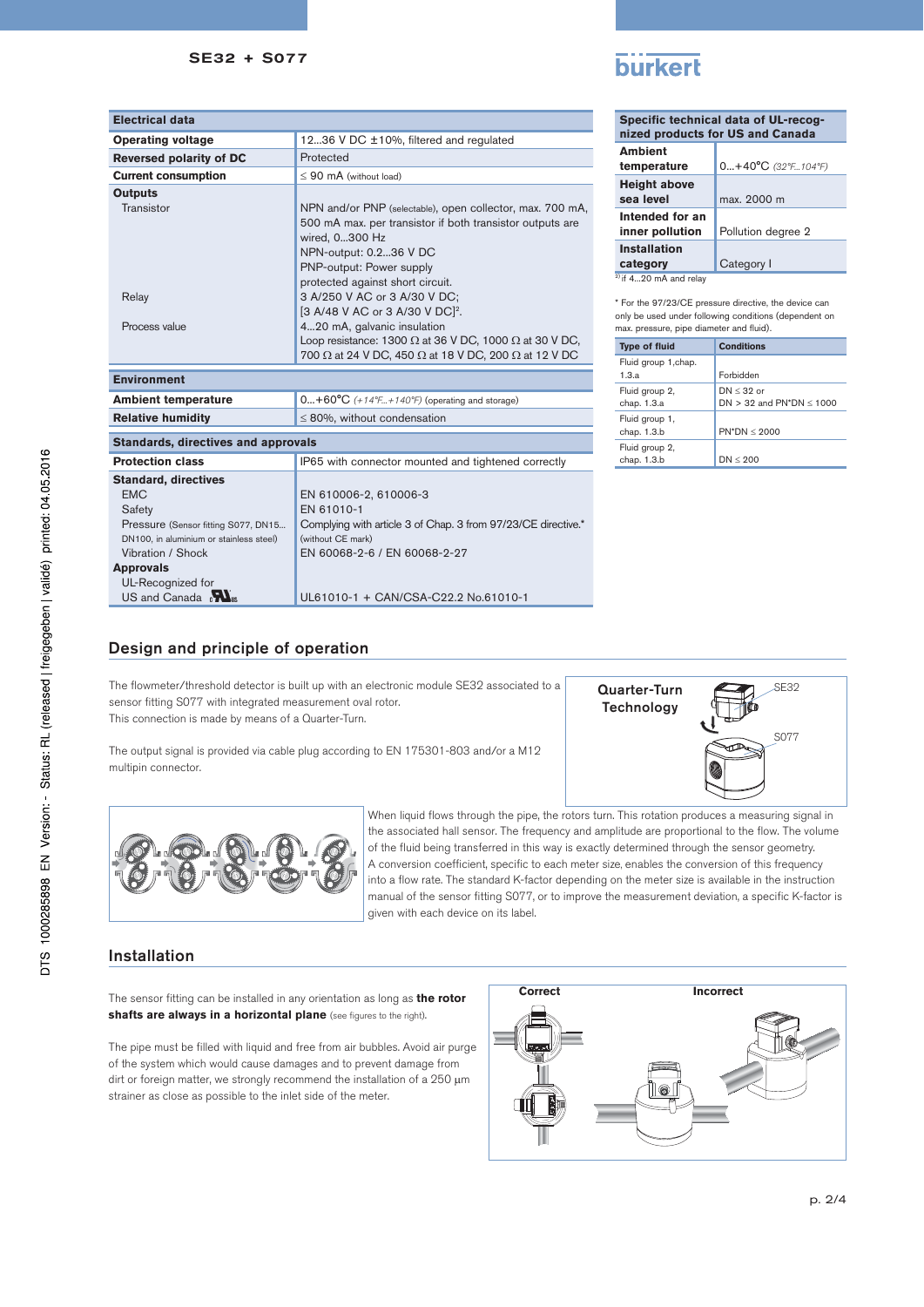# **burkert**

2-line large digital display

OLO OHI OLO OHI

# Operation and display

The device can be calibrated by means of the K-factor, or via the Teach-In function. User adjustments, such as engineering units, output, filter, bargraph are carried out on site.

### **Indication in operating mode/Display**

- measured flow
- high threshold value
- low threshold value

#### **Parameter definition**

- engineering units (International measuring units)
- K-factor/Teach-In function
- selection of switching mode (window, hysteresis) (see main features)
- selection of threshold value (see main features)
- delay
- filter
- 
- 10-segment bargraph (select min. and max. value)
- Password protects the access to the menu

#### **Test**

- switching threshold test with flow simulation
- Calibration of the 4...20 mA current output

# Main features

#### **SE32 with standard On/Off output**





- Configurable delay before switching
- Possible outputs depending on the version: relay, transistor NPN, transistor PNP

#### **SE32 with current output for the measurement value**

- 4...20 mA output
- 4...20 mA output + relay output

## **Dimensions**



OLO OHI OLO OHI